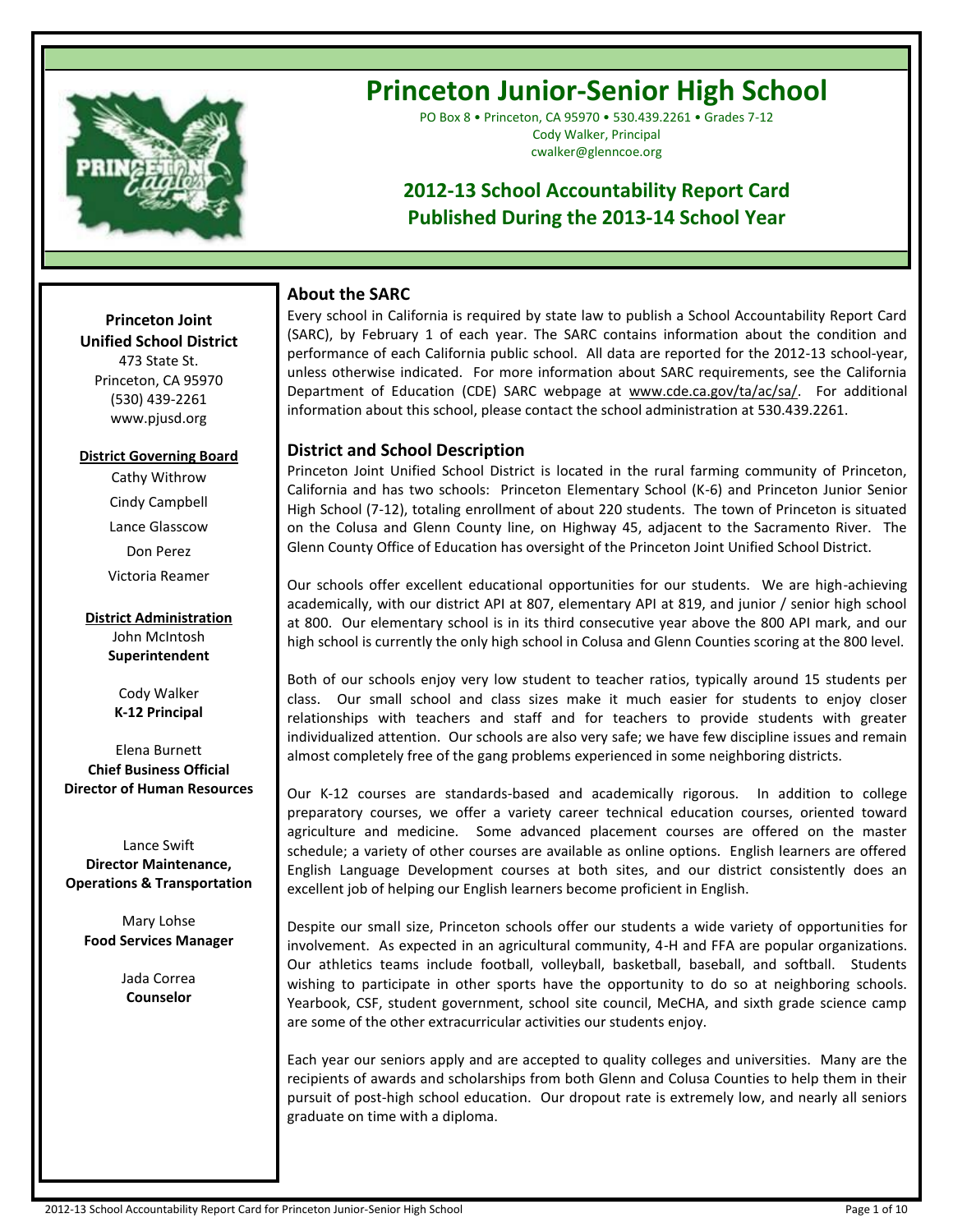A significant number of Princeton's students have chosen to transfer from their district of residence and attend Princeton as interdistrict transfer students. We welcome interdistrict transfers and have seen very positive results for many of our transfer students. If you should have interest in your students becoming Princeton Eagles, please contact our school offices.

Both of our schools look forward to the new opportunities presented by the transition to Common Core State Standards. We believe that we will be able to help our students become even better prepared for their lives in school and beyond.

## **School Mission**

The mission of Princeton High School, an ethnically diverse, rural school that respects individual differences, is to graduate students with the skills and knowledge to be lifelong learners, transition to higher education or the workplace and become productive members of society. The implementation of a rigorous, dynamic, academic and career-technical curriculum will address career paths that will integrate technology, and be delivered in a partnership between an effective staff and the community.

| <b>Student Enrollment by Grade Level</b>        |     |  |  |  |  |
|-------------------------------------------------|-----|--|--|--|--|
| <b>Number of Students</b><br><b>Grade Level</b> |     |  |  |  |  |
| Gr. 7                                           | 22  |  |  |  |  |
| Gr. 8                                           | 14  |  |  |  |  |
| Gr. 9                                           | 19  |  |  |  |  |
| Gr. 10                                          | 22  |  |  |  |  |
| Gr. 11                                          | 23  |  |  |  |  |
| Gr. 12                                          | 18  |  |  |  |  |
| <b>Total</b>                                    | 118 |  |  |  |  |

| <b>Student Enrollment by Group</b>     |                                    |  |  |  |
|----------------------------------------|------------------------------------|--|--|--|
| Group                                  | <b>Percent of Total Enrollment</b> |  |  |  |
| <b>Black or African American</b>       | 0.0                                |  |  |  |
| American Indian or Alaska Native       | 6.8                                |  |  |  |
| Asian                                  | 0.0                                |  |  |  |
| <b>Filipino</b>                        | 0.0                                |  |  |  |
| <b>Hispanic or Latino</b>              | 61.0                               |  |  |  |
| Native Hawaiian/Pacific Islander       | 0.0                                |  |  |  |
| White                                  | 32.2                               |  |  |  |
| Two or More Races                      | 0.0                                |  |  |  |
| <b>Socioeconomically Disadvantaged</b> | 72.0                               |  |  |  |
| <b>English Learners</b>                | 29.7                               |  |  |  |
| <b>Students with Disabilities</b>      | 5.1                                |  |  |  |

# **Opportunities for Parental Involvement**

Parents are encouraged to become involved in their student's school by volunteering in the classroom, participating in a decision-making group, or simply attending school events. Parents can stay informed on upcoming events and school activities through the school web site, the school marquee, and flyers. Contact our district office at (530) 439-2261 for more information on how to become involved in your student's school.

Opportunities to Volunteer:

- Chaperone
- Fundraising
- **•** Committees
- School Site Council
- WASC Team
- Migrant Parent Advisory Committee
- **•** School Activities
- Back to School Night
- Open House
- Athletics & Transportation
- Class Community Project Activities
- Field trips

|                | <b>Average Class Size and Class Size Distribution</b> |                           |    |    |          |    |    |           |    |    |       |    |
|----------------|-------------------------------------------------------|---------------------------|----|----|----------|----|----|-----------|----|----|-------|----|
|                | <b>Number of Classrooms*</b>                          |                           |    |    |          |    |    |           |    |    |       |    |
|                |                                                       | <b>Average Class Size</b> |    |    | $1 - 20$ |    |    | $21 - 32$ |    |    | $33+$ |    |
| Year           | 11                                                    | 12                        | 13 | 11 | 12       | 13 | 11 | 12        | 13 | 11 | 12    | 13 |
| <b>English</b> | 15.7                                                  | 13.6                      | 10 | 8  | 9        | 13 | 1  | 0         |    | 0  | 0     |    |
| Math           | 12.1                                                  | 10.5                      | 9  | 11 | 11       | 14 | 0  | 0         |    | 0  | 0     |    |
| <b>Science</b> | 16.7                                                  | 14.6                      | 13 | 3  | 5        | 6  | 0  | $\Omega$  |    | O  | 0     |    |
| <b>SS</b>      | 20.5                                                  | 17.6                      | 19 | 4  | 5        | 5  | 2  | O         | 1  | O  | 0     |    |

Number of classes indicates how many classrooms fall into each size category (a range of total students per classroom). At the secondary school level, this information is reported by subject area, English, Math, Science and Social Science (SS), rather than grade level.

| <b>Suspensions and Expulsions</b> |           |           |           |  |
|-----------------------------------|-----------|-----------|-----------|--|
| <b>School</b>                     | $10 - 11$ | $11 - 12$ | $12 - 13$ |  |
| <b>Suspensions Rate</b>           | 0.08      | 0.0       | 10.4      |  |
| <b>Expulsions Rate</b>            | 0         | 0.0       | 1.7       |  |
| <b>District</b>                   | $10 - 11$ | $11 - 12$ | $12 - 13$ |  |
| <b>Suspensions Rate</b>           | 0.04      | 2.7       | 9.0       |  |
| <b>Expulsions Rate</b>            | ი         | 0.0       | 1.0       |  |

The rate of suspensions and expulsions is calculated by dividing the total number of incidents by the total enrollment (and multiplying by 100).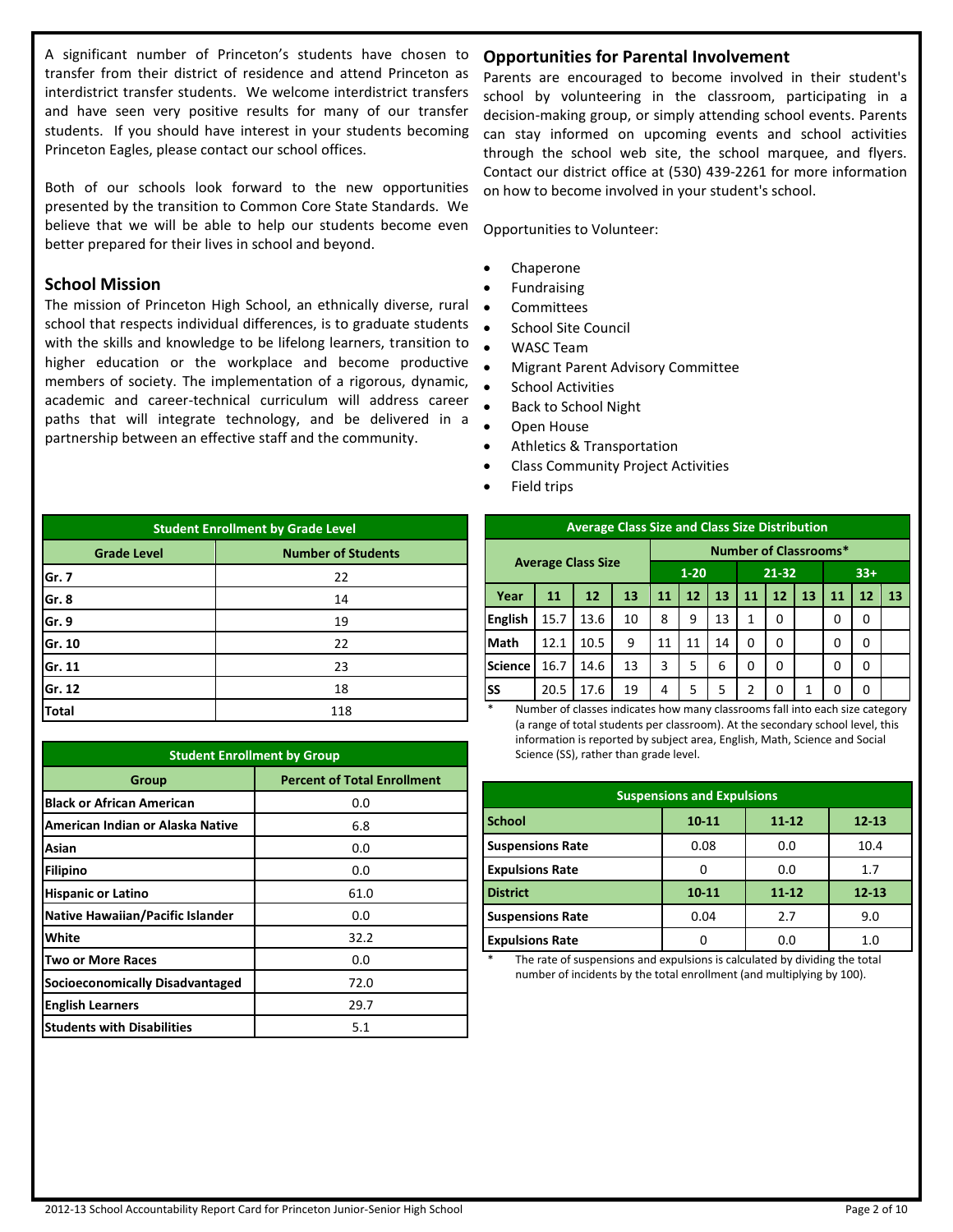#### **School Safety Plan**

This section provides information about the school's comprehensive safety plan, including the dates on which the safety plan was last reviewed, updated, and discussed with faculty; as well as a brief description of the key elements of the plan.

The School Safety Plan is reviewed, updated, and discussed with school faculty annually. The plan establishes and defines procedures/guidelines for the safe and orderly response to earthquakes, fires, floods, intruders, and other emergency disasters. It outlines the protocol for teachers and staff, including the use of telephone trees. The Safety Plan also contains the numbers for each agency that should be contacted in the event of an emergency. To prepare our students and staff for potential disasters and in according law, all schools in the Princeton Joint Unified School District routinely participates in simulated emergency preparedness drills. Each year, there are safety checks by the state Fire Marshall as well as by our insurance carrier. The District is mandated to correct any safety deficiencies. We do all we can to ensure the safety of our students, staff, and community at large. To ensure safety on campus, supervisors or administrators routinely monitor appropriate behavior Campus supervisors are assigned to monitor appropriate behavior, and to ensure that all people are authorized to be on school property, all visitors must sign in when entering the campus. Our student discipline handbook is updated annually and shared with each student during a pre-selected period at the beginning of each school year. This helps to ensure that all students are aware of behavior expectation and consequences; a copy is then mailed home to all parents/guardians. The District offers first aid training each year. Although all staff is encouraged to attend, it is mandatory training for all coaches and health aides.

For more information or to view the School Safety Plan, contact the District Office at (530) 439-2261.

#### **School Facility Conditions and Planned Improvements (School Year 2013-14)**

This section provides information from the most recent Facility Inspection Tool (FIT) data (or equivalent), including:

- Description of the safety, cleanliness, and adequacy of the school facility
- Description of any planned or recently completed facility improvements
- The year and month in which the data were collected
- Description of any needed maintenance to ensure good repair

#### **Year and month in which data were collected:** 11/12/13

The district takes great efforts to ensure that all schools are clean, safe, and functional through proper facilities maintenance and campus supervision. Ongoing maintenance and campus improvements ensure facilities remain up to date and provide adequate space for students and staff. District maintenance and site custodial staff ensures that the repairs necessary to keep the school in good condition are completed in a timely manner. A work order process is used by school and district staff to communicate non-routine maintenance requests. Every morning before school begins a custodian inspects facilities for safety hazards or other conditions that need attention prior to students and staff entering school grounds. Two custodians are assigned to PHS. The custodians are responsible for:

- Grounds keeping
- Restrooms
- Cafeteria Cleanup/Setup
- Office Area Cleaning

Restrooms are checked throughout the day for cleanliness and subsequently cleaned as needed. The Director of Maintenance and Operations communicates daily with the Superintendent and custodial staff concerning maintenance and school safety issues.

The district Director of Maintenance & Operations does an annual inspection of all sites in accordance with Education Code §17592.72(c) (1). The most recent report took place on November 12, 2013. The inspection tool is on file and available for review at the district office.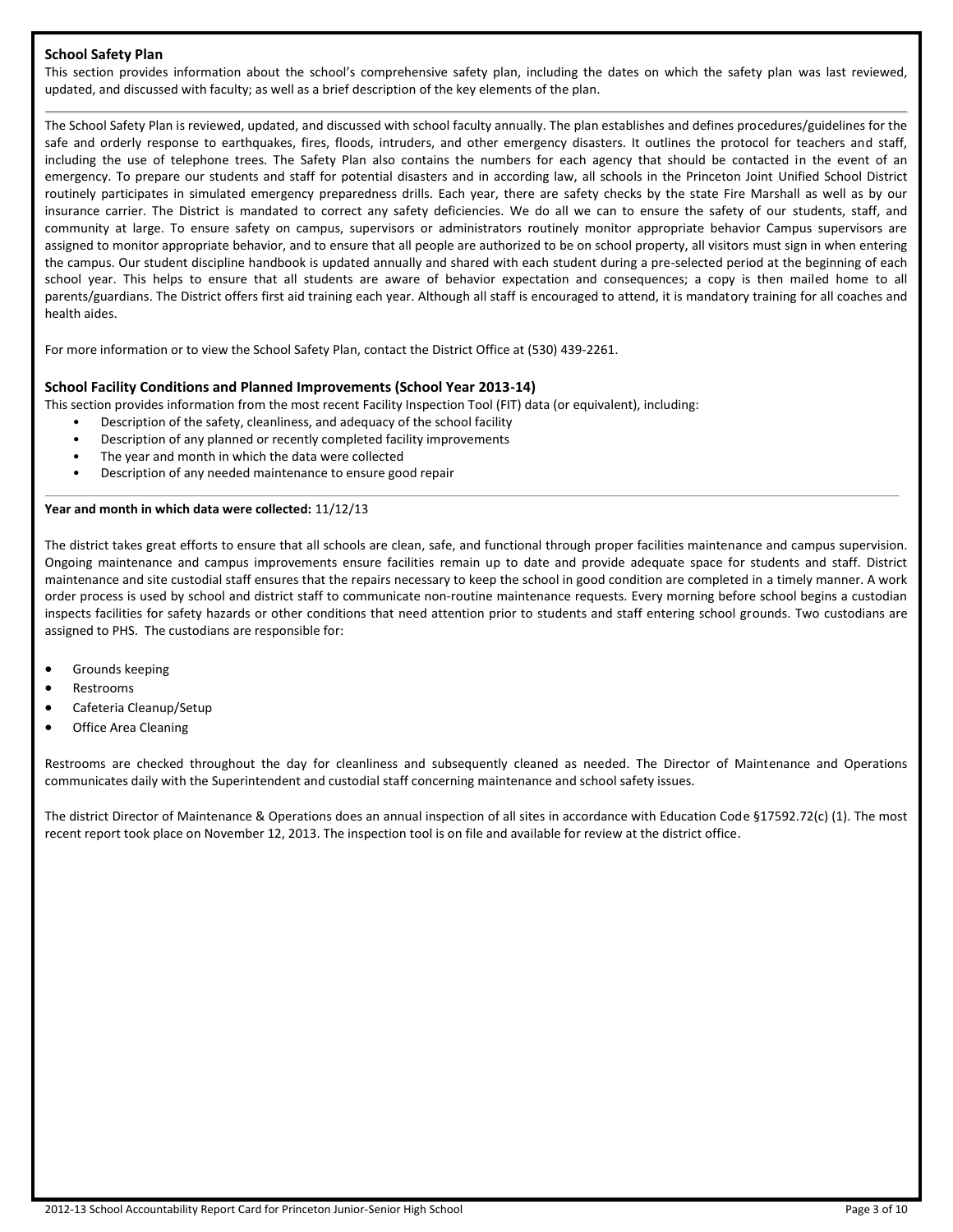#### **School Facility Good Repair Status (School Year 2013-14)**

This section provides information from the most recent Facility Inspection Tool (FIT) data (or equivalent), including:

- Determination of repair status for systems listed
- Description of any needed maintenance to ensure good repair
- The Overall Rating (bottom row)

| <b>School Facility Good Repair Status</b>                                     |                      |      |                                               |                                 |                                |
|-------------------------------------------------------------------------------|----------------------|------|-----------------------------------------------|---------------------------------|--------------------------------|
|                                                                               | <b>Repair Status</b> |      |                                               |                                 | <b>Repair Needed and</b>       |
| <b>System Inspected</b>                                                       | Good                 |      | Fair                                          | Poor                            | <b>Action Taken or Planned</b> |
| Systems:<br>Gas Leaks, Mechanical/HVAC, Sewer                                 | [X]                  |      | $\lceil$ $\rceil$                             | $\lceil$ $\rceil$               |                                |
| Interior:<br><b>Interior Surfaces</b>                                         | [X]                  |      | $\left[ \quad \right]$                        | $\lceil$ $\rceil$               |                                |
| <b>Cleanliness:</b><br>Overall Cleanliness, Pest/ Vermin Infestation          | $[{\sf X}]$          |      | $\begin{bmatrix} \end{bmatrix}$               | $\lceil$ $\rceil$               |                                |
| <b>Electrical:</b><br>Electrical                                              | [X]                  |      | $\left[ \begin{array}{c} \end{array} \right]$ | $\lceil$ $\rceil$               |                                |
| <b>Restrooms/Fountains:</b><br>Restrooms, Sinks/ Fountains                    | [X]                  |      | $\left[ \ \right]$                            | $\lceil$                        |                                |
| Safety:<br>Fire Safety, Hazardous Materials                                   | [X]                  |      | $\left[ \ \right]$                            | $\lceil$                        |                                |
| Structural:<br><b>Structural Damage, Roofs</b>                                | $[{\sf X}]$          |      | $\left[ \ \right]$                            | $\lceil$                        |                                |
| <b>External:</b><br>Playground/School Grounds, Windows/<br>Doors/Gates/Fences | [X]                  |      | $\left[ \ \right]$                            | $\lceil$                        |                                |
| <b>Overall Rating</b>                                                         | <b>Exemplary</b>     | Good | Fair                                          | Poor                            |                                |
|                                                                               | $[\ ]$               | [X]  | $[\,\,]$                                      | $\begin{bmatrix} \end{bmatrix}$ |                                |

| <b>Teacher Credentials</b>                           |           |           |           |  |  |  |  |
|------------------------------------------------------|-----------|-----------|-----------|--|--|--|--|
| <b>School</b><br>$11 - 12$<br>$10 - 11$<br>$12 - 13$ |           |           |           |  |  |  |  |
| <b>Fully Credentialed</b>                            |           |           | 9         |  |  |  |  |
| <b>Without Full Credential</b>                       |           |           |           |  |  |  |  |
| <b>Teaching Outside Subject Area</b>                 |           |           |           |  |  |  |  |
| <b>Districtwide</b>                                  | $10 - 11$ | $11 - 12$ | $12 - 13$ |  |  |  |  |
| <b>Fully Credentialed</b>                            |           |           | 16        |  |  |  |  |
| <b>Without Full Credential</b>                       |           |           |           |  |  |  |  |

| <b>Teacher Misassignments and Vacant Teacher Positions at this School</b> |  |  |  |  |  |  |
|---------------------------------------------------------------------------|--|--|--|--|--|--|
| <b>School</b><br>$11 - 12$<br>$12 - 13$<br>$13 - 14$                      |  |  |  |  |  |  |
| Teachers of English Learners                                              |  |  |  |  |  |  |
| <b>Total Teacher Misassignments</b>                                       |  |  |  |  |  |  |
| <b>Vacant Teacher Positions</b>                                           |  |  |  |  |  |  |

\* "Misassignments" refers to the number of positions filled by teachers who lack legal authorization to teach that grade level, subject area, student group, etc.

#### **Professional Development**

This section provides information on the number of days provided for professional development and continuous professional growth in the most recent three year period.

Training and curriculum development activities at Princeton Junior Senior High School have focused on the California State Content Standards and Frameworks; they are now shifting to a focus on Common Core Standards and Next Generation Science Standards. Professional development activities support adoption of new curriculum, language arts and math curricula, and alignment of curriculum to content standards. Decisions concerning selection of staff development activities are performed by the principal using tools such as teacher input, state assessment results and data analysis to determine the areas in which additional teacher training may enhance classroom instruction and increase student achievement levels. Princeton Elementary continues to offer three (3) paid in-service days annually for staff development. These days are focused on the improvement of student achievement and the development of safe schools. The district also offers ongoing support to new teachers through BTSA (Beginning Teacher Assessment and Support), and all teachers are highly encouraged to attend professional workshops and conferences to hone their skills. The district also devotes up to 6 minimum days that are strictly for collaboration purposes and/or staff development. Classified support staff receives job-related training from department supervisors and the Glenn County Office of Education. Classified employees are also encouraged to seek outside staff development opportunities to enhance job proficiency.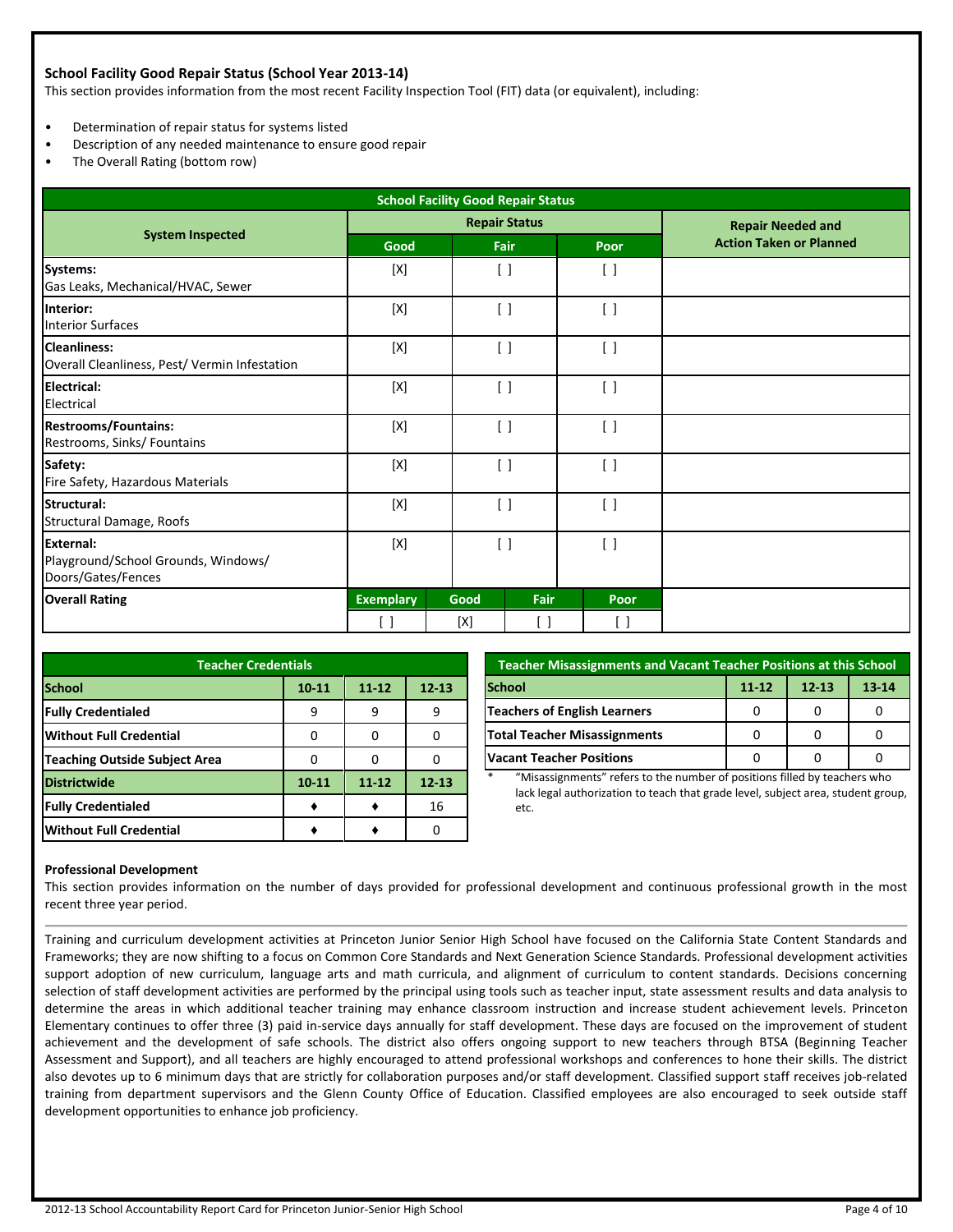#### **Core Academic Classes Taught by Highly Qualified Teachers**

The Federal Elementary and Secondary Education Act (ESEA), also known as No Child Left Behind (NCLB), requires that core academic subjects be taught by Highly Qualified Teachers, defined as having at least a bachelor's degree, an appropriate California teaching credential, and demonstrated core academic subject area competence. For more information, see the CDE *Improving Teacher and Principal Quality* webpage at: www.cde.ca.gov/nclb/sr/tq/

| <b>Percent of Classes In Core Academic Subjects</b><br><b>Core Academic Classes Taught by Highly Qualified Teachers</b> |                                                      |                                                          |  |  |  |
|-------------------------------------------------------------------------------------------------------------------------|------------------------------------------------------|----------------------------------------------------------|--|--|--|
| <b>Location of Classes</b>                                                                                              | <b>Taught by Highly</b><br><b>Qualified Teachers</b> | <b>Not Taught by Highly</b><br><b>Qualified Teachers</b> |  |  |  |
| <b>This School</b>                                                                                                      | 100.0                                                | 0.0                                                      |  |  |  |
| <b>Districtwide</b>                                                                                                     |                                                      |                                                          |  |  |  |
| <b>All Schools</b>                                                                                                      | 100.0                                                | 0.0                                                      |  |  |  |
| <b>High-Poverty Schools</b>                                                                                             | 100.0                                                | 0.0                                                      |  |  |  |
| <b>Low-Poverty Schools</b>                                                                                              | 0.O                                                  | 0.O                                                      |  |  |  |

High-poverty schools are defined as those schools with student eligibility of approximately 40 percent or more in the free and reduced price meals program. Low-poverty schools are those with student eligibility of approximately 25 percent or less in the free and reduced price meals program.

| <b>Academic Counselors and Other Support Staff at this School</b>         |     |  |  |  |
|---------------------------------------------------------------------------|-----|--|--|--|
| <b>Number of Full-Time Equivalent (FTE)</b>                               |     |  |  |  |
| <b>Academic Counselor</b>                                                 | .75 |  |  |  |
| Social/Behavioral or Career Development Counselor                         | o   |  |  |  |
| Library Media Teacher (Librarian)                                         | Ω   |  |  |  |
| Library Media Services Staff (Paraprofessional)                           | o   |  |  |  |
| Psychologist                                                              | O   |  |  |  |
| <b>Social Worker</b>                                                      | ŋ   |  |  |  |
| <b>Nurse</b>                                                              | Ω   |  |  |  |
| Speech/Language/Hearing Specialist                                        | ŋ   |  |  |  |
| <b>Resource Specialist</b>                                                | o   |  |  |  |
| Other                                                                     | ŋ   |  |  |  |
| <b>Average Number of Students per Staff Member</b>                        |     |  |  |  |
| <b>Academic Counselor</b><br>157                                          |     |  |  |  |
| One Full-Time Equivalent (FTE) equals one staff member working full-time; |     |  |  |  |

one FTE could also represent two staff members who each work 50 percent of full-time.

| <b>Expenditures Per Pupil and School Site Teacher Salaries</b><br>(Fiscal Year 2011-12) |                                          |                   |                     |                          |  |
|-----------------------------------------------------------------------------------------|------------------------------------------|-------------------|---------------------|--------------------------|--|
|                                                                                         | <b>Expenditures Per Pupil</b><br>Average |                   |                     |                          |  |
| Level                                                                                   | <b>Total</b>                             | <b>Restricted</b> | <b>Unrestricted</b> | <b>Teacher</b><br>Salary |  |

|                                                 | Total   | Restricted | Unrestricted | <b>Salary</b> |
|-------------------------------------------------|---------|------------|--------------|---------------|
| <b>School Site</b>                              | \$11423 | \$1823     | \$9600       | \$47349       |
| <b>District</b>                                 |         |            | \$9600       | \$46418       |
| <b>State</b>                                    |         |            | \$5,537      | \$58,606      |
| <b>Percent Difference: School Site/District</b> |         | 0.0        | 2.0          |               |
| Percent Difference: School Site/ State          |         |            | 73.4         | $-19.2$       |

Supplemental/Restricted expenditures come from money whose use is controlled by law or by a donor. Money that is designated for specific purposes by the district or governing board is not considered restricted.

Basic/Unrestricted expenditures are from money whose use, except for general guidelines, is not controlled by law or by a donor.

For detailed information on school expenditures for all districts in California, see the CDE Current Expense of Education & Per-pupil Spending webpage at www.cde.ca.gov/ds/fd/ec/. For information on teacher salaries for all districts in California, see the CDE Certificated Salaries & Benefits webpage at www.cde.ca.gov/ds/fd/cs/. To look up expenditures and salaries for a specific school district, see the Ed-Data Web site at: www.ed-data.org.

| <b>Teacher and Administrative Salaries (Fiscal Year 2011-12)</b> |                                  |                                                                  |  |  |  |
|------------------------------------------------------------------|----------------------------------|------------------------------------------------------------------|--|--|--|
| Category                                                         | <b>District</b><br><b>Amount</b> | <b>State Average for</b><br><b>Districts In Same</b><br>Category |  |  |  |
| <b>Beginning Teacher Salary</b>                                  |                                  | \$38,390                                                         |  |  |  |
| <b>Mid-Range Teacher Salary</b>                                  |                                  | \$55,793                                                         |  |  |  |
| <b>Highest Teacher Salary</b>                                    |                                  | \$72,306                                                         |  |  |  |
| <b>Average Principal Salary (ES)</b>                             |                                  | \$88,846                                                         |  |  |  |
| <b>Average Principal Salary (MS)</b>                             |                                  | \$92,801                                                         |  |  |  |
| <b>Average Principal Salary (HS)</b>                             |                                  | \$95,916                                                         |  |  |  |
| <b>Superintendent Salary</b>                                     |                                  | \$116,026                                                        |  |  |  |
| <b>Percent of District Budget</b>                                |                                  |                                                                  |  |  |  |
| <b>Teacher Salaries</b>                                          | 34.0%                            | 34.0%                                                            |  |  |  |
| <b>Administrative Salaries</b>                                   | 8.9%                             | 6.6%                                                             |  |  |  |

\* For detailed information on salaries, see the CDE Certificated Salaries & Benefits webpage at www.cde.ca.gov/ds/fd/cs/.

#### **Types of Services Funded (Fiscal Year 2012-13)**

This section provides specific information about the types of programs and services available at the school that support and assists students. For example, this narrative may include information about supplemental educational services related to the school's federal Program Improvement (PI) status.

Princeton offers before and after school tutoring to students who scored low on the state standards tests or are at risk of retention. A credit recovery class is available for students who need to make up for credit deficiencies. Online classes in a variety of subjects, including AP level, are available to students. Summer school is offered to students who need to make up credits.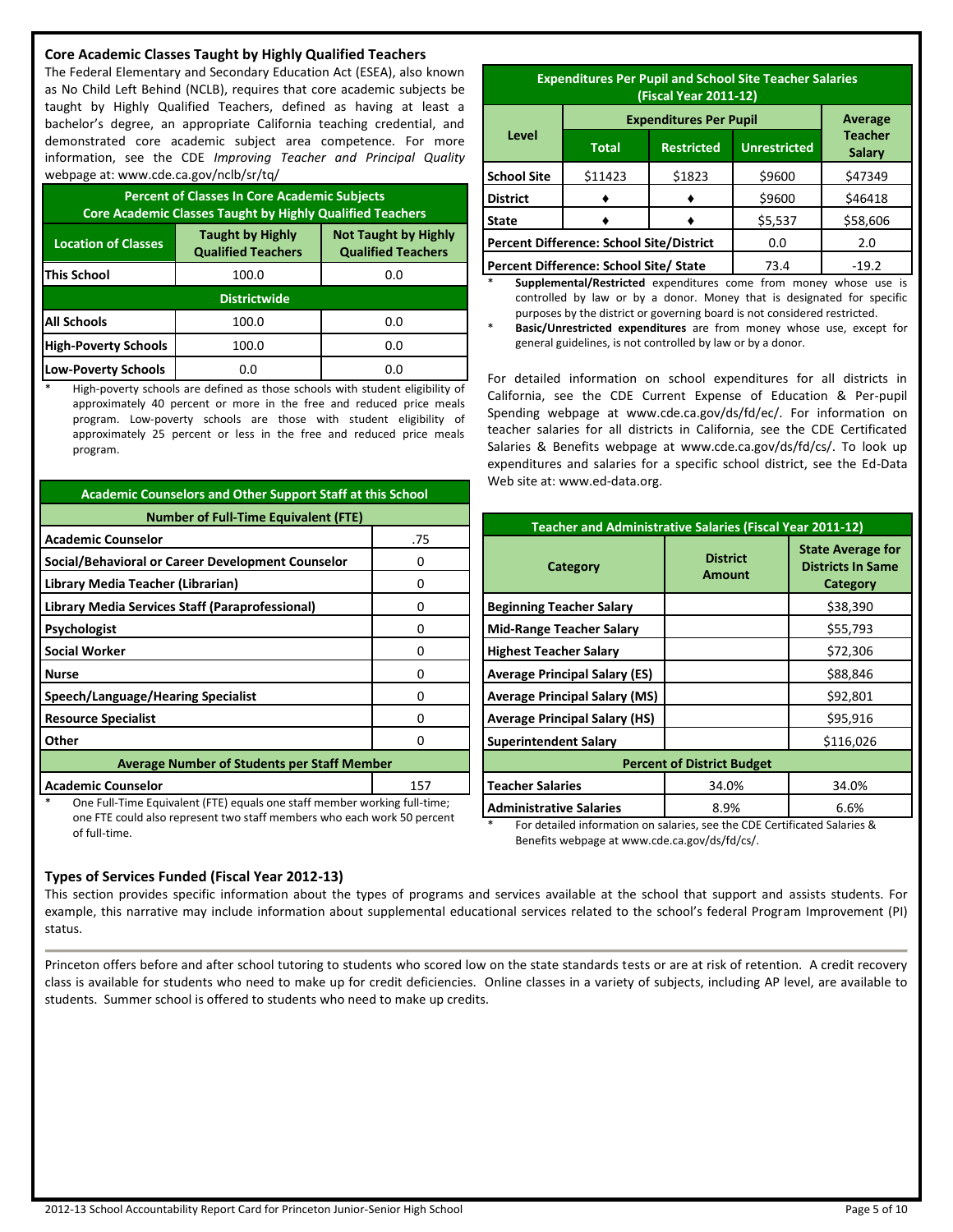#### **Quality, Currency, Availability of Textbooks and Instructional Materials (School Year 2013-14)**

This section describes whether the textbooks and instructional materials used at the school are from the most recent adoption; whether there are sufficient textbooks and instruction materials for each student; and information about the school's use of any supplemental curriculum or non-adopted textbooks or instructional materials.

#### **Year and month in which data were collected:**

|                                                               | <b>Textbooks and Instructional Materials</b>                  |  |  |  |  |
|---------------------------------------------------------------|---------------------------------------------------------------|--|--|--|--|
| <b>Core Curriculum Area</b>                                   | <b>Textbooks and Instructional Materials/Year of Adoption</b> |  |  |  |  |
| <b>Reading/Language Arts</b>                                  | 7th-8th 4-22-2010                                             |  |  |  |  |
| The textbooks listed are<br>Yes                               |                                                               |  |  |  |  |
| from most recent adoption:                                    | 9th-12th 7-21-2011                                            |  |  |  |  |
| Percent of students lacking<br>0%                             |                                                               |  |  |  |  |
| their own assigned                                            |                                                               |  |  |  |  |
| textbook:                                                     |                                                               |  |  |  |  |
| <b>Mathematics</b><br>The textbooks listed are<br>Yes         | Pre-Alg 8-16-2006                                             |  |  |  |  |
| from most recent adoption:                                    | Algebra 18-16-2007                                            |  |  |  |  |
| Percent of students lacking<br>0%                             |                                                               |  |  |  |  |
| their own assigned                                            |                                                               |  |  |  |  |
| textbook:                                                     |                                                               |  |  |  |  |
| <b>Science</b>                                                | Chemistry 12-18-2008                                          |  |  |  |  |
| The textbooks listed are<br>Yes                               | Modern Biology                                                |  |  |  |  |
| from most recent adoption:                                    |                                                               |  |  |  |  |
| Percent of students lacking<br>0%                             |                                                               |  |  |  |  |
| their own assigned                                            |                                                               |  |  |  |  |
| textbook:                                                     |                                                               |  |  |  |  |
| <b>History-Social Science</b>                                 | Various texts and adoptions                                   |  |  |  |  |
| The textbooks listed are<br>Yes<br>from most recent adoption: |                                                               |  |  |  |  |
| Percent of students lacking<br>0%                             |                                                               |  |  |  |  |
| their own assigned                                            |                                                               |  |  |  |  |
| textbook:                                                     |                                                               |  |  |  |  |
| <b>Foreign Language</b>                                       | Spanish I & II 5-19-2004                                      |  |  |  |  |
| The textbooks listed are<br>Yes                               |                                                               |  |  |  |  |
| from most recent adoption:                                    |                                                               |  |  |  |  |
| Percent of students lacking<br>0%                             |                                                               |  |  |  |  |
| their own assigned                                            |                                                               |  |  |  |  |
| textbook:<br><b>Health</b>                                    | Glencoe Teen Health                                           |  |  |  |  |
| The textbooks listed are<br>Yes                               | 10-18-2006                                                    |  |  |  |  |
| from most recent adoption:                                    |                                                               |  |  |  |  |
| Percent of students lacking<br>0%                             |                                                               |  |  |  |  |
| their own assigned                                            |                                                               |  |  |  |  |
| textbook:                                                     |                                                               |  |  |  |  |
| <b>Science Laboratory Equipment</b>                           | Ongoing as needed                                             |  |  |  |  |
| The textbooks listed are                                      |                                                               |  |  |  |  |
| from most recent adoption:                                    |                                                               |  |  |  |  |
| Percent of students lacking 0%                                |                                                               |  |  |  |  |
| their own assigned<br>textbook:                               |                                                               |  |  |  |  |
|                                                               |                                                               |  |  |  |  |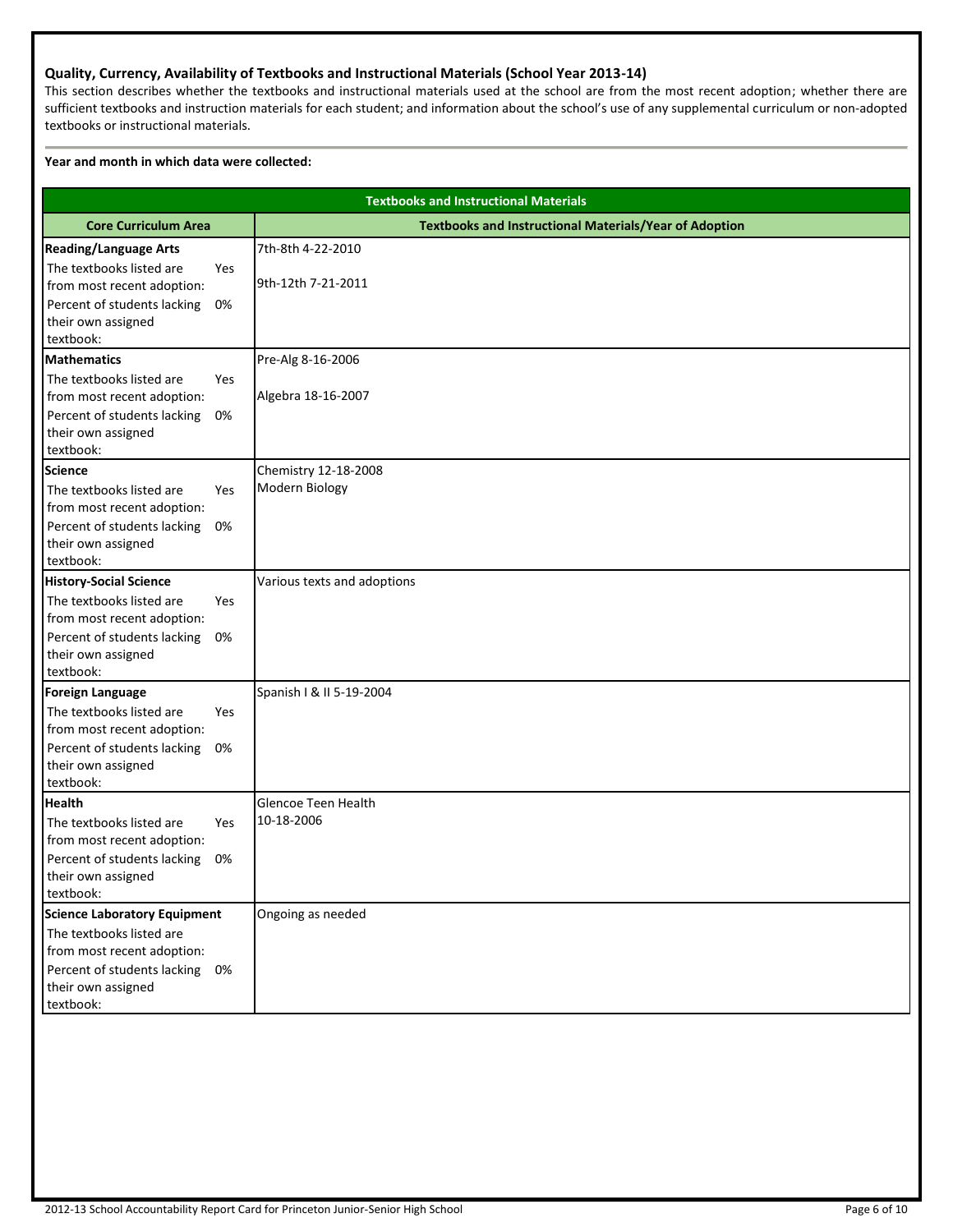Note: Scores are not shown when the number of students tested is ten or less, either because the number of students in this category is too small for statistical accuracy or to protect student privacy.

The Standardized Testing and Reporting (STAR) Program consists of several key components, including:

- **California Standards Tests (CSTs)**, which include Englishlanguage arts (ELA) and mathematics (Math) in grades two through eleven; science in grades five, eight, and nine through eleven; and history-social science (H-SS) in grades eight, and nine through eleven.
- **California Modified Assessment (CMA)**, an alternate assessment that is based on modified achievement standards in ELA for grades three through eleven; mathematics for grades three through seven, Algebra I, and Geometry; and science in grades five and eight, and Life Science in grade ten. The CMA is designed to assess those students whose disabilities preclude them from achieving grade-level proficiency on an assessment of the California content standards with or without accommodations.
- **California Alternate Performance Assessment (CAPA)**, includes ELA and mathematics in grades two through eleven, and science for grades five, eight, and ten. The CAPA is given to those students with significant cognitive disabilities whose disabilities prevent them from taking either the CSTs with accommodations or modifications or the CMA with accommodations.

The assessments under the STAR Program show how well students are doing in relation to the state content standards. On each of these assessments, student scores are reported as performance levels.

For detailed information regarding the STAR Program results for each grade and performance level, including the Percent of Students not tested, see the CDE STAR Results Web site at star.cde.ca.gov.

| <b>STAR Results for All Students - Three-Year Comparison</b> |           |                                                              |           |           |                 |           |           |              |           |  |
|--------------------------------------------------------------|-----------|--------------------------------------------------------------|-----------|-----------|-----------------|-----------|-----------|--------------|-----------|--|
|                                                              |           | <b>Percent of Students Scoring at Proficient or Advanced</b> |           |           |                 |           |           |              |           |  |
| <b>Subject</b>                                               |           | <b>School</b>                                                |           |           | <b>District</b> |           |           | <b>State</b> |           |  |
|                                                              | $10 - 11$ | $11 - 12$                                                    | $12 - 13$ | $10 - 11$ | $11 - 12$       | $12 - 13$ | $10 - 11$ | $11 - 12$    | $12 - 13$ |  |
| <b>ELA</b>                                                   | 36        | 57                                                           | 60        | 43        | 59              | 61        | 54        | 56           | 55        |  |
| Math                                                         | 19        | 24                                                           | 29        | 37        | 43              | 43        | 49        | 50           | 50        |  |
| <b>Science</b>                                               | 42        | 61                                                           | 76        | 35        | 62              | 58        | 57        | 60           | 59        |  |
| $H-SS$                                                       | 44        | 37                                                           | 49        | 44        | 37              | 49        | 48        | 49           | 49        |  |

#### **Internet Access**

Internet access is available at public libraries and other locations that are publicly accessible. Access to the Internet at libraries and public locations is generally provided on a first-come, first-served basis. Other use restrictions may include the hours of operation, the length of time that a workstation may be used (depending on availability), the types of software programs available on a workstation, and the ability to print documents.

| <b>2013 STAR Results by Student Group</b>                      |                                                                        |             |                |        |  |
|----------------------------------------------------------------|------------------------------------------------------------------------|-------------|----------------|--------|--|
| Group                                                          | <b>Percent of Students Scoring at</b><br><b>Proficient or Advanced</b> |             |                |        |  |
|                                                                | <b>ELA</b>                                                             | <b>Math</b> | <b>Science</b> | $H-SS$ |  |
| All Students in the LEA                                        | 61                                                                     | 43          | 60             | 49     |  |
| All Student at the School                                      | 60                                                                     | 29          | 76             | 49     |  |
| Male                                                           | 56                                                                     | 26          | 75             | 52     |  |
| Female                                                         | 64                                                                     | 32          | 79             | 46     |  |
| <b>Black or African American</b>                               |                                                                        |             |                |        |  |
| American Indian or Alaska Native                               |                                                                        |             |                |        |  |
| Asian                                                          |                                                                        |             |                |        |  |
| <b>Filipino</b>                                                |                                                                        |             |                |        |  |
| <b>Hispanic or Latino</b>                                      | 54                                                                     | 20          | 68             | 52     |  |
| Native Hawaiian/Pacific Islander                               |                                                                        |             |                |        |  |
| White                                                          | 69                                                                     | 49          | 93             | 48     |  |
| Two or More Races                                              |                                                                        |             |                |        |  |
| <b>Socioeconomically Disadvantaged</b>                         | 58                                                                     | 26          | 68             | 49     |  |
| <b>English Learners</b>                                        |                                                                        |             |                |        |  |
| <b>Students with Disabilities</b>                              |                                                                        |             |                |        |  |
| <b>Students Receiving Migrant</b><br><b>Education Services</b> |                                                                        |             |                |        |  |

#### **DataQuest**

DataQuest is an online data tool located on the CDE DataQuest webpage at dq.cde.ca.gov/dataquest/ that contains additional information about this school and comparisons of the school to the district, the county, and the state. Specifically, DataQuest is a dynamic system that provides reports for accountability (e.g., state Academic Performance Index [API], federal Adequate Yearly Progress [AYP]), test data, enrollment, high school graduates, dropouts, course enrollments, staffing, and data regarding English learners.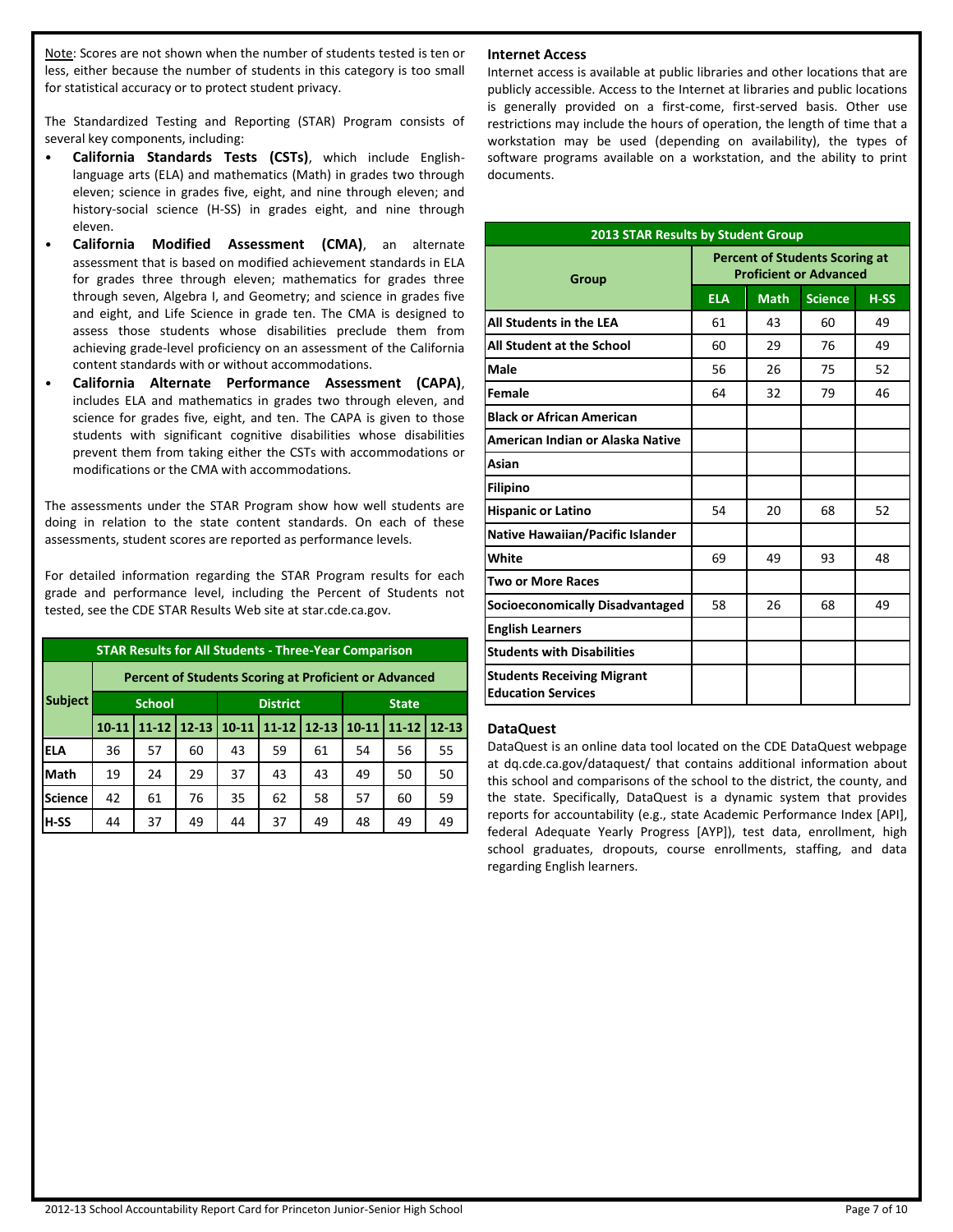#### **Academic Performance Index**

The Academic Performance Index (API) is an annual measure of state academic performance and progress of schools in California. API scores range from 200 to 1,000, with a statewide target of 800. For detailed information about the API, see the CDE API webpage at www.cde.ca.gov/ta/ac/ap/.

| API Growth by Student Group - Three-Year Comparison |                          |           |           |  |
|-----------------------------------------------------|--------------------------|-----------|-----------|--|
|                                                     | <b>Actual API Change</b> |           |           |  |
| Group                                               | $10 - 11$                | $11 - 12$ | $12 - 13$ |  |
| All Students at the School                          | $-23$                    | 89        | 17        |  |
| <b>Black or African American</b>                    |                          |           |           |  |
| American Indian or Alaska Native                    |                          |           |           |  |
| Asian                                               |                          |           |           |  |
| <b>Filipino</b>                                     |                          |           |           |  |
| <b>Hispanic or Latino</b>                           |                          | 104       | 3         |  |
| <b>Native Hawaiian/Pacific Islander</b>             |                          |           |           |  |
| White                                               |                          |           |           |  |
| <b>Two or More Races</b>                            |                          |           |           |  |
| <b>Socioeconomically Disadvantaged</b>              | $-14$                    | 108       | 14        |  |
| <b>English Learners</b>                             |                          |           |           |  |
| <b>Students with Disabilities</b>                   |                          |           |           |  |

#### **Academic Performance Index Ranks - Three-Year Comparison**

This table displays the school's statewide and similar schools' API ranks. The **statewide API rank** ranges from 1 to 10. A statewide rank of 1 means that the school has an API score in the lowest ten percent of all schools in the state, while a statewide rank of 10 means that the school has an API score in the highest ten percent of all schools in the state. The **similar schools API rank** reflects how a school compares to 100 statistically matched "similar schools." A similar schools rank of 1 means that the school's academic performance is comparable to the lowest performing ten schools of the 100 similar schools, while a similar schools rank of 10 means that the school's academic performance is better than at least 90 of the 100 similar schools.

| Academic Performance Index Ranks - Three-Year Comparison |  |  |  |  |  |  |  |
|----------------------------------------------------------|--|--|--|--|--|--|--|
| <b>API Rank</b><br>2010<br>2012<br>2011                  |  |  |  |  |  |  |  |
| <b>Statewide</b>                                         |  |  |  |  |  |  |  |
| lSimilar Schools                                         |  |  |  |  |  |  |  |

#### **Federal Intervention Program (School Year 2013-14)**

Schools and districts receiving federal Title I funding enter Program Improvement (PI) if they do not make AYP for two consecutive years in the same content area (ELA or mathematics) or on the same indicator (API or graduation rate). After entering PI, schools and districts advance to the next level of intervention with each additional year that they do not make AYP. For detailed information about PI identification, see the CDE PI Status Determinations webpage: www.cde.ca.gov/ta/ac/ay/tidetermine.asp.

| <b>Indicator</b>                                    | <b>School</b> | <b>District</b> |
|-----------------------------------------------------|---------------|-----------------|
| <b>Program Improvement Status</b>                   | Not in PI     | Not In PI       |
| <b>First Year of Program Improvement</b>            |               |                 |
| Year in Program Improvement                         |               |                 |
| Number of Schools Currently in Program Improvement  |               |                 |
| Percent of Schools Currently in Program Improvement |               | 0.0             |

#### **API Growth by Student Group - 2013 Growth API Comparison**

This table displays, by student group, the number of students included in the API and the 2013 Growth API (API-G) at the school, district, and state level.

| <b>Group</b>            |                 | <b>School</b> | <b>District</b> | <b>State</b> |
|-------------------------|-----------------|---------------|-----------------|--------------|
| <b>All Students</b>     | <b>Students</b> | 91            | 150             | 4,655,989    |
| at the School           | API-G           | 783           | 807             | 790          |
| <b>Black or</b>         | <b>Students</b> | $\Omega$      | $\Omega$        | 296,463      |
| <b>African American</b> | API-G           |               |                 | 708          |
| American Indian or      | <b>Students</b> | 6             | $\overline{7}$  | 30,394       |
| Alaska Native           | API-G           |               |                 | 743          |
| Asian                   | <b>Students</b> | $\Omega$      | $\Omega$        | 406,527      |
|                         | API-G           |               |                 | 906          |
| <b>Filipino</b>         | <b>Students</b> | $\Omega$      | $\overline{0}$  | 121,054      |
|                         | API-G           |               |                 | 867          |
| <b>Hispanic</b>         | <b>Students</b> | 54            | 92              | 2,438,951    |
| or Latino               | API-G           | 774           | 782             | 744          |
| Native Hawaiian/        | <b>Students</b> | $\Omega$      | $\Omega$        | 25,351       |
| <b>Pacific Islander</b> | API-G           |               |                 | 774          |
| White                   | <b>Students</b> | 31            | 51              | 1,200,127    |
|                         | API-G           | 856           | 862             | 853          |
| Two                     | <b>Students</b> | $\Omega$      | $\Omega$        | 125,025      |
| or More Races           | API-G           |               |                 | 824          |
| Socioeconomically       | <b>Students</b> | 69            | 120             | 2,774,640    |
| <b>Disadvantaged</b>    | API-G           | 781           | 791             | 743          |
| <b>English Learners</b> | <b>Students</b> | 26            | 56              | 1,482,316    |
|                         | API-G           | 686           | 729             | 721          |
| <b>Students</b>         | <b>Students</b> | 7             | 11              | 527,476      |
| with Disabilities       | <b>API-G</b>    |               | 605             | 615          |

#### **Adequate Yearly Progress**

The federal ESEA requires that all schools and districts meet the following Adequate Yearly Progress (AYP) criteria:

- Participation rate on the state's standards-based assessments in ELA and mathematics
- Percent proficient on the state's standards-based assessments in ELA and mathematics
- API as an additional indicator
- Graduation rate (for secondary schools)

Detailed information about AYP, can be found at the CDE Adequate Yearly Progress (AYP) webpage at www.cde.ca.gov/ta/ac/ay/.

| <b>AYP Criteria</b>                           | <b>School</b> | <b>District</b> |
|-----------------------------------------------|---------------|-----------------|
| <b>Made AYP Overall</b>                       | Yes           | No              |
| Met Participation Rate: English-Language Arts | Yes           | Yes             |
| <b>Met Participation Rate: Mathematics</b>    | Yes           | Yes             |
| Met Percent Proficient: English-Language Arts | Yes           | Yes             |
| Met Percent Proficient: Mathematics           | Yes           | No              |
| <b>Met API Criteria</b>                       | Yes           | Yes             |
| Met Graduation Rate (if applicable)           | N/A           | N/A             |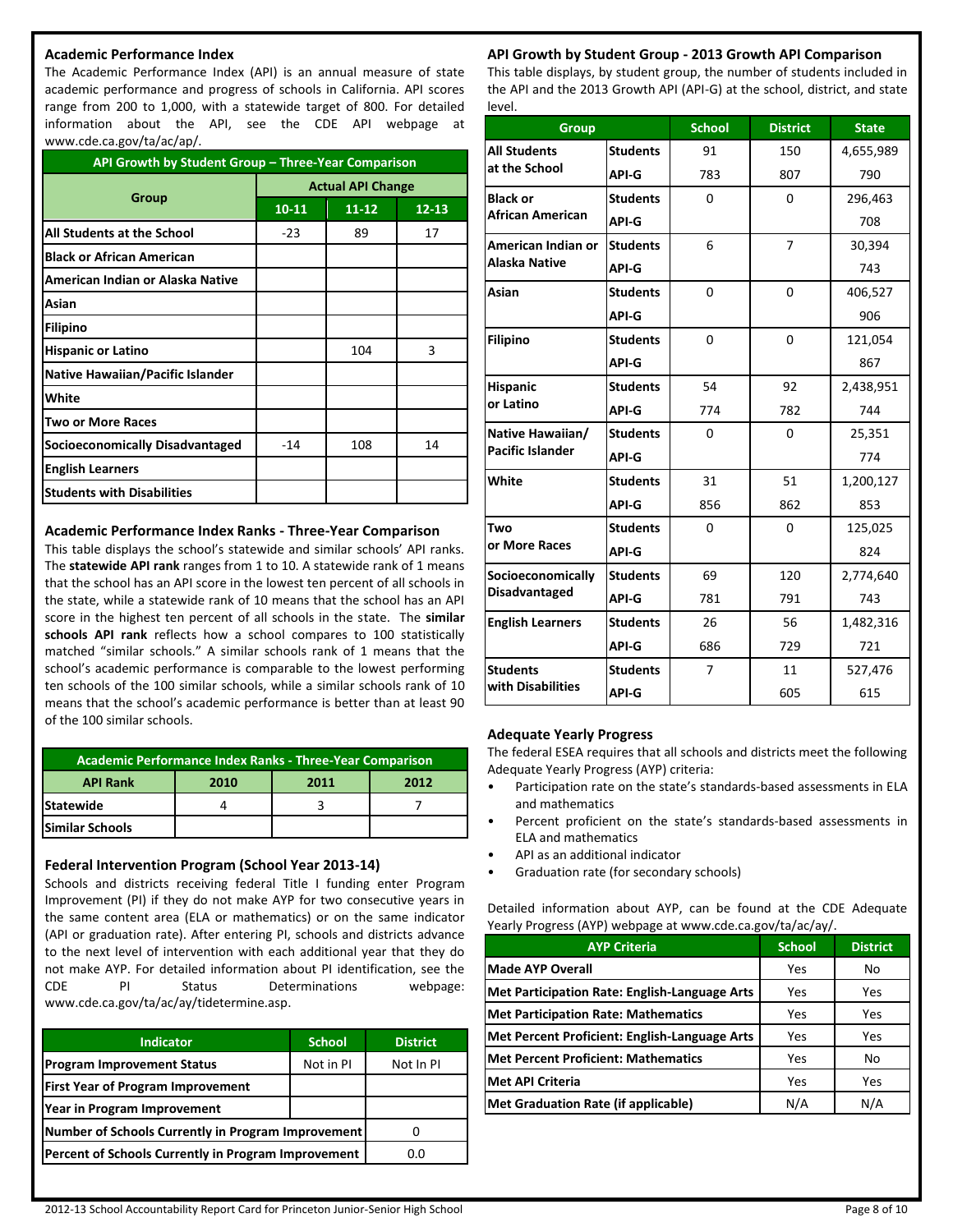#### **Admission Requirements for California's Public Universities**

#### **University of California**

Admission requirements for the University of California (UC) follow guidelines set forth in the Master Plan, which requires that the top oneeighth of the state's high school graduates, as well as those transfer students who have successfully completed specified college course work, be eligible for admission to the UC. These requirements are designed to ensure that all eligible students are adequately prepared for Universitylevel work.

For general admissions requirements, please visit the UC Admissions Information webpage at www.universityofcalifornia.edu/admissions/. (Outside source)

#### **California State University**

Eligibility for admission to the California State University (CSU) is determined by three factors:

- Specific high school courses
- Grades in specified courses and test scores
- Graduation from high school

Some campuses have higher standards for particular majors or students who live outside the local campus area. Because of the number of students who apply, a few campuses have higher standards (supplementary admission criteria) for all applicants. Most CSU campuses have local admission guarantee policies for students who graduate or transfer from high schools and colleges that are historically served by a CSU campus in that region. For admission, application, and fee information see the CSU webpage at

www.calstate.edu/admission/admission.shtml. (Outside source)

#### **Completion of High School Graduation Requirements**

This table displays, by student group, the number of students who were a part of the school's most recent graduating class for which CDE has available data and meet all state and local graduation requirements for grade twelve completion, including having passed both the ELA and mathematics portions of the CAHSEE or received a local waiver or state exemption.

| <b>Completion of High School Graduation Requirements</b> |                                 |                 |              |  |
|----------------------------------------------------------|---------------------------------|-----------------|--------------|--|
|                                                          | <b>Graduating Class of 2013</b> |                 |              |  |
| Group                                                    | <b>School</b>                   | <b>District</b> | <b>State</b> |  |
| <b>All Students</b>                                      | 19                              | 19              | 418,598      |  |
| <b>Black or African American</b>                         |                                 |                 | 28,078       |  |
| American Indian or Alaska Native                         |                                 |                 | 3,123        |  |
| Asian                                                    |                                 |                 | 41,700       |  |
| <b>Filipino</b>                                          |                                 |                 | 12,745       |  |
| <b>Hispanic or Latino</b>                                | 10                              | 10              | 193,516      |  |
| Native Hawaiian/Pacific Islander                         | 1                               | 1               | 2,585        |  |
| White                                                    | 8                               | 8               | 127,801      |  |
| Two or More Races                                        |                                 |                 | 6,790        |  |
| <b>Socioeconomically Disadvantaged</b>                   | 11                              | 11              | 217,915      |  |
| <b>English Learners</b>                                  | 4                               | 4               | 93,297       |  |
| <b>Students with Disabilities</b>                        |                                 |                 | 31,683       |  |

| <b>Dropout Rate and Graduation Rate</b>           |                 |       |       |  |  |
|---------------------------------------------------|-----------------|-------|-------|--|--|
| 2010-11<br>2009-10<br>2011-12<br><b>Indicator</b> |                 |       |       |  |  |
|                                                   | <b>School</b>   |       |       |  |  |
| Dropout Rate (1-year)                             | 5.90            | 5.00  | 5.00  |  |  |
| <b>IGraduation Rate</b>                           |                 | 94.12 | 90.00 |  |  |
|                                                   | <b>District</b> |       |       |  |  |
| Dropout Rate (1-year)                             | 15.00           | 5.00  | 5.00  |  |  |
| <b>IGraduation Rate</b>                           |                 | 90.00 | 90.00 |  |  |
| <b>State</b>                                      |                 |       |       |  |  |
| Dropout Rate (1-year)                             | 16.60           | 14.70 | 13.10 |  |  |
| <b>IGraduation Rate</b>                           | 80.53           | 77.14 | 78.73 |  |  |

The National Center for Education Statistics graduation rate as reported in AYP is provided in this table.

#### **California High School Exit Examination**

The California High School Exit Examination (CAHSEE) is primarily used as a graduation requirement. However, the grade ten results of this exam are also used to establish the percentages of students at three proficiency levels (not proficient, proficient, or advanced) in ELA and mathematics to compute AYP designations required by the federal ESEA, also known as NCLB. For detailed information regarding CAHSEE results, see the CDE CAHSEE Web site at cahsee.cde.ca.gov/.

| <b>CAHSEE Results for All Students - Three-Year Comparison</b><br><b>Percent of Students Scoring at Proficient or Advanced</b> |                               |    |    |  |  |  |  |
|--------------------------------------------------------------------------------------------------------------------------------|-------------------------------|----|----|--|--|--|--|
| <b>Subject</b>                                                                                                                 | 2010-11<br>2011-12<br>2012-13 |    |    |  |  |  |  |
| <b>English-Language Arts</b>                                                                                                   | 35                            | 41 | 52 |  |  |  |  |
| <b>Mathematics</b>                                                                                                             | 29                            | 48 | 43 |  |  |  |  |
|                                                                                                                                | <b>District</b>               |    |    |  |  |  |  |
| 35<br>52<br><b>English-Language Arts</b><br>41                                                                                 |                               |    |    |  |  |  |  |
| <b>Mathematics</b>                                                                                                             | 29                            | 48 | 43 |  |  |  |  |
| <b>English-Language Arts</b><br>59<br>56<br>57                                                                                 |                               |    |    |  |  |  |  |
| <b>Mathematics</b>                                                                                                             | 56                            | 58 | 60 |  |  |  |  |

| Advanced Placement Courses (School Year 2011-12) |                                                   |                                                              |  |  |  |
|--------------------------------------------------|---------------------------------------------------|--------------------------------------------------------------|--|--|--|
| <b>Subject</b>                                   | <b>Number of</b><br><b>AP Courses</b><br>Offered* | <b>Percent of</b><br><b>Students In</b><br><b>AP Courses</b> |  |  |  |
| <b>Computer Science</b>                          |                                                   |                                                              |  |  |  |
| <b>English</b>                                   | 1                                                 |                                                              |  |  |  |
| <b>Fine and Performing Arts</b>                  |                                                   |                                                              |  |  |  |
| <b>Foreign Language</b>                          |                                                   |                                                              |  |  |  |
| <b>Mathematics</b>                               |                                                   |                                                              |  |  |  |
| <b>Science</b>                                   |                                                   |                                                              |  |  |  |
| <b>Social Science</b>                            |                                                   |                                                              |  |  |  |
| All courses                                      | $\mathfrak z$                                     | 8.9%                                                         |  |  |  |

Where there are student course enrollments.